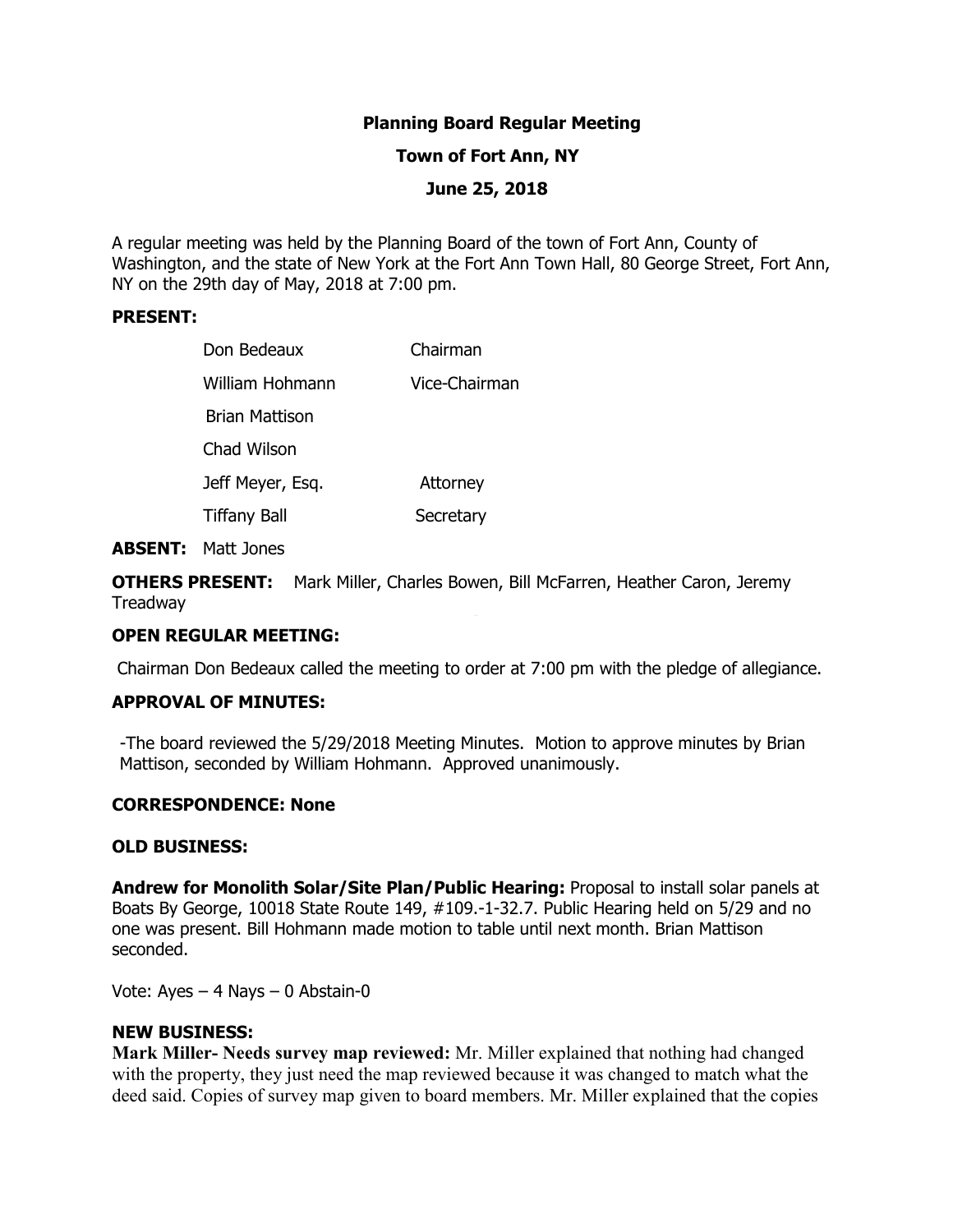include the deed, and just need the planning board's okay for them to file with the county. Jeff Meyer disclosed that he represented the Miller's when the property was purchased. Bill Hohmann confirmed that only the boundary confirmation was why it was surveyed. Jeff Meyer recommended that the board make a resolution that due to this not being an adjustment, it is exempt from mylar requirements and boundary line agreement. Brian Mattison confirmed that it had never been previously surveyed.

Chad Wilson inquired about what the 200 foot buffer was for? Mr. Miller explained that their well and leachfield is failing and needs replacing.

Motion to approve by Bill Hohmann with Boundary Line Agreement between two parties. Brian Mattison seconded.

Vote: Ayes  $-3$  Nays  $-0$  Abstain  $-1$  (Chad Wilson)

Don Bedeaux explained that the motion didn't pass and that the Millers could come back and try again next month. They will be added to the agenda.

**Charles Bowen: Subdivision 87 Rathbunville Lane Whitehall, NY 12887:** Mr. Bowen would like to subdivide property to sell the farm land. Don Bedeaux asked if anyone had any questions to which Brian Mattison replied that it seemed like a pretty straight forward case. Bill Hohmann made motion to accept application and set public hearing for next month. Brian Mattison seconded.

Vote:  $Ayes - 4$  Nays  $- 0$  Abstain  $- 0$ 

# **Petteys Sawmill/William McFarren Route 149 Fort Ann:**

Don Bedeaux: "What are you doing there?"

Mr. McFarren: "Storing Trailers."

Don Bedeaux: " What about all of the trucks torn apart?"

Mr. McFarren: "They are just being stored."

Bill Hohmann: Are they licensed trailers?"

Mr. McFarren: "Yes they are, they sold my building on route 4 in Hudson Falls. I am here until my new building is finished being built."

Don Bedeaux: "I guess I have an issue because work is going on on the equipment there. Does anyone else have an issue with this?"

Bill Hohmann: "I have no issue with the storage but fixing equipment makes things tricky."

Don Bedeaux: "How many do you plan to store?"

Mr. McFarren: "10 trailers and 3 or 4 trucks."

Bill Hohmann: "I have seen fenders & tires by the road, can you move them because that would be an issue for APA?"

Bill Hohmann: "I would like to hear what APA says."

Brian Mattison made motion to table it until further info from APA is received. Don Bedeaux seconded with stipulation that no trucks are to be taken apart out front like they are now.

Vote: Ayes – 4 Nays – 0 Abstain – 0